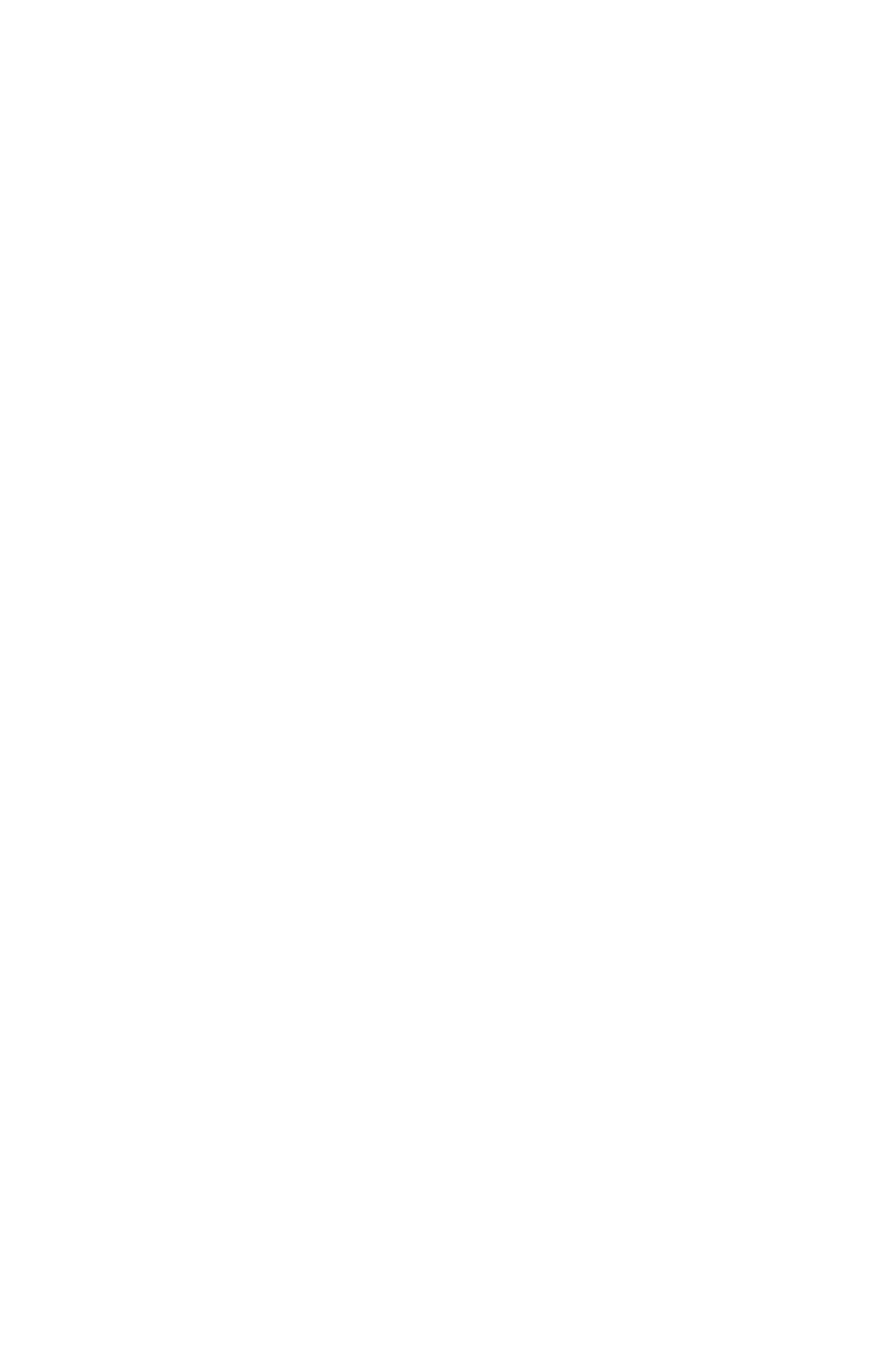# Part 1 APNOEA

APNOEA *[AP-nee-uh]*

### Noun

The scientific term for holding your breath. Literally meaning 'without air'.

## Pathology

The suspension of breathing as occurs in diving mammals.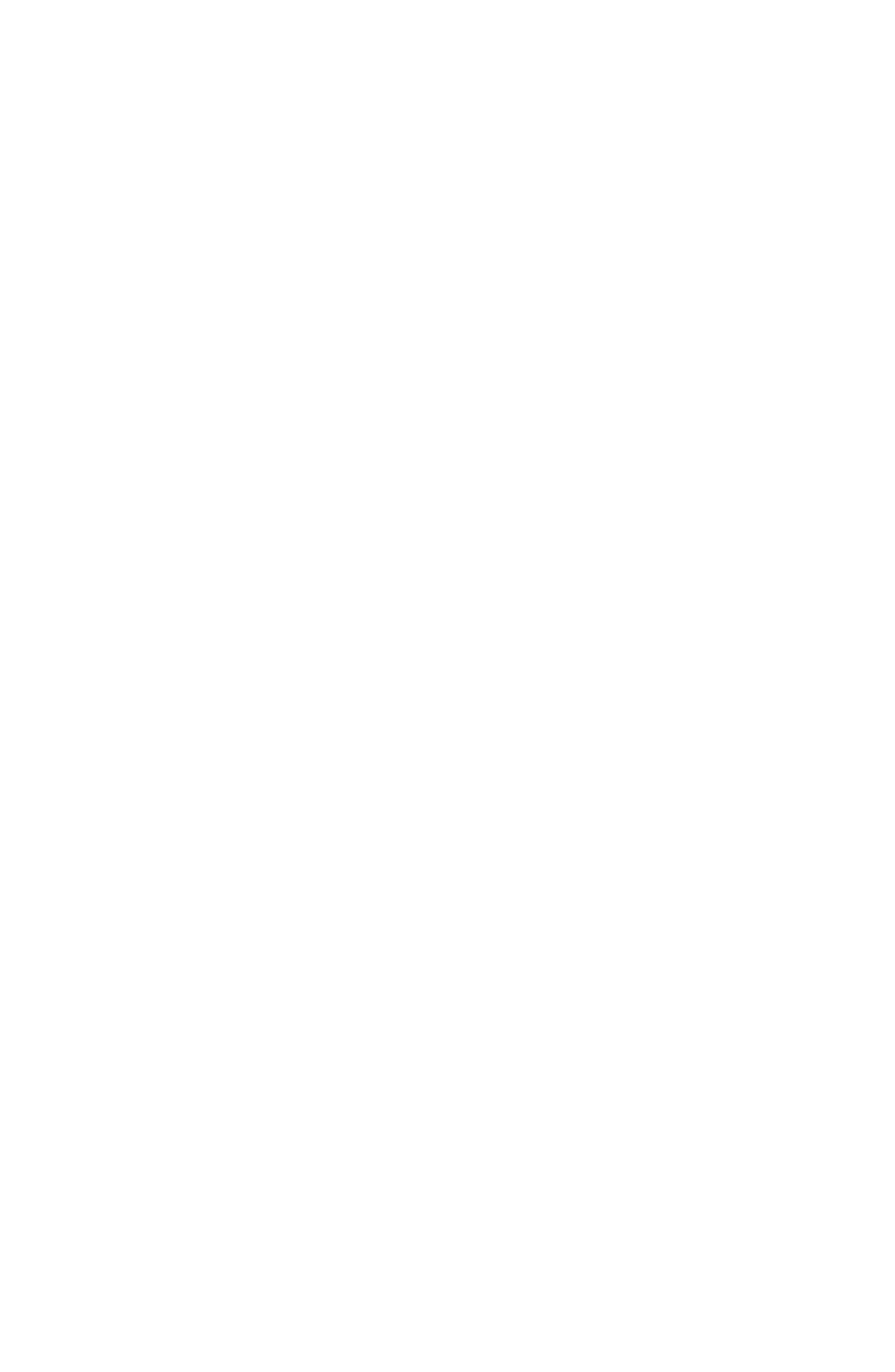# One Full Breath

**Contract Contract Contract Contract Contract Contract Contract Contract Contract Contract Contract Contract C** 

Picture this: a girl lying under the water, body relaxed, her fair hair floating serenely while her last full breath pulsates in her veins. Calmly, she contemplates her life, enjoying the stillness and sense of peace that washes over her. The seconds pass by into minutes and still she doesn't come up for air. Is she a fish or perhaps a mermaid? Whatever she is, she seems to belong under the water.

Cut to a shot of me trying awkwardly to stay beneath the five centimetres of water that I'd managed to run before it got cold. Most definitely not the glamorous image that I'd imagined. Wearing nothing but goggles in the bath isn't exactly a strong look.

Holding my breath underwater while going over the events of my day, the way a director might run through the dailies of a film shoot, is my absolute favourite thing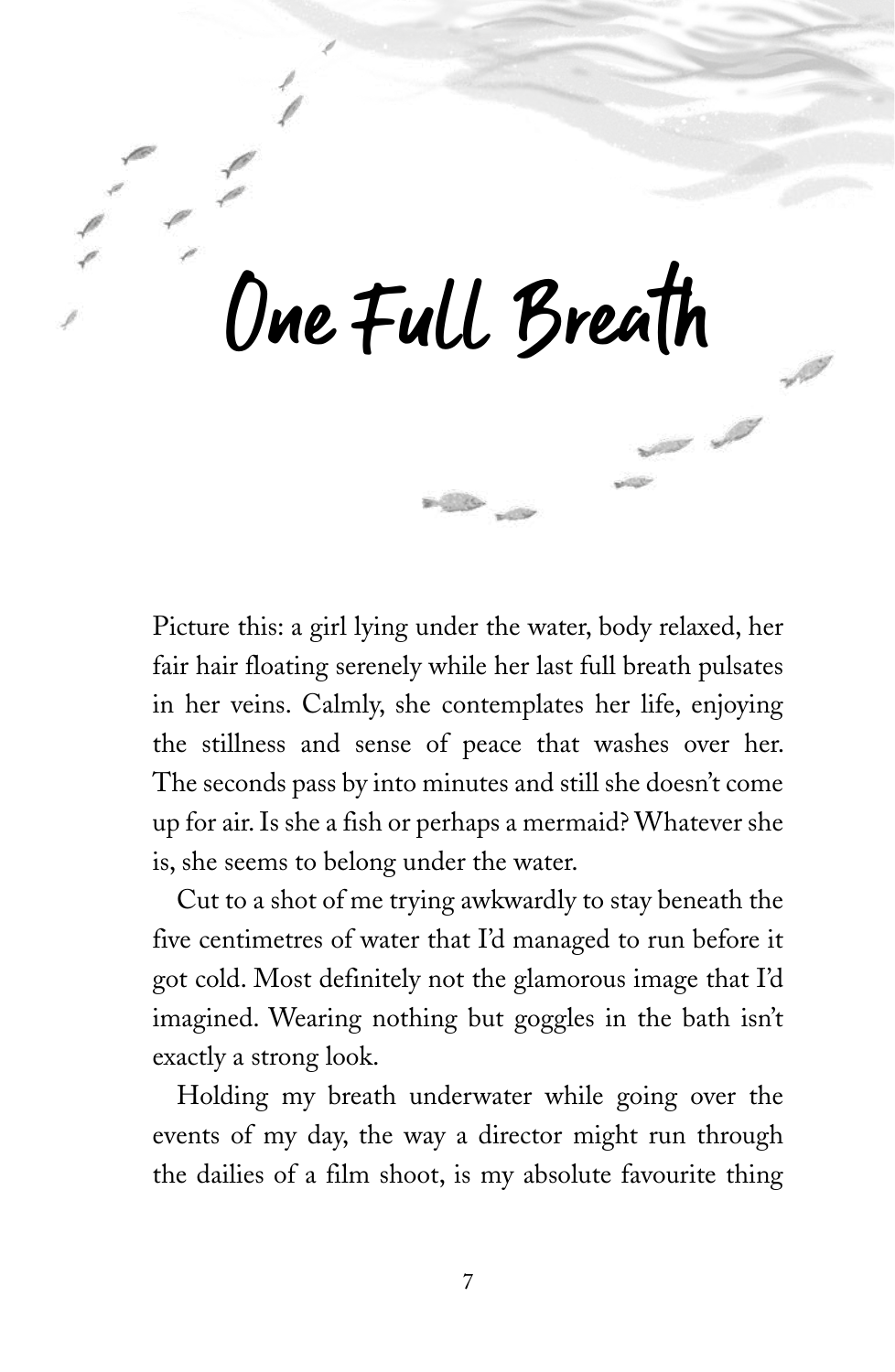to do. With my view limited to what's right in front of me, and only an inner monologue to narrate the story, it's like viewing my life through the lens. It gives me a new perspective and enables me to focus on what's really important. It's funny how much I can relax like this.

I'm forever imagining myself in a movie. A montage of best mates giggling over a burger; the lone main character, i.e. me, running in a city park; the main character, me again, staring out of the window pensively, with some sort of emotive music to accompany the shot. Wouldn't it be great if we actually did have soundtracks to our lives? You'd certainly know what was coming next if you heard the ominous sound of violins striking up…

*Mississippi eighty-two, Mississippi eighty-three.*

So goes the count in my head while I focus on what the sequel to my London life is going to look like.

Min, my insanely creative, chaos-inducing, fun-loving, stuck-in-adolescence mother, has lost her job – she was a producer for a large Soho post house – and is relocating us to her hometown, some 300 miles away from everything I love and cherish. It's somewhere I've never been and – cue the violins – the place where my dad died before I was born. Min calls it a hellhole on the edge of the world and had vowed never to go there again, but she's rather prone to dramatic outbursts, so you can't take her word for anything. That reminds me: I should look the town up. As an aspiring documentary maker, it's important to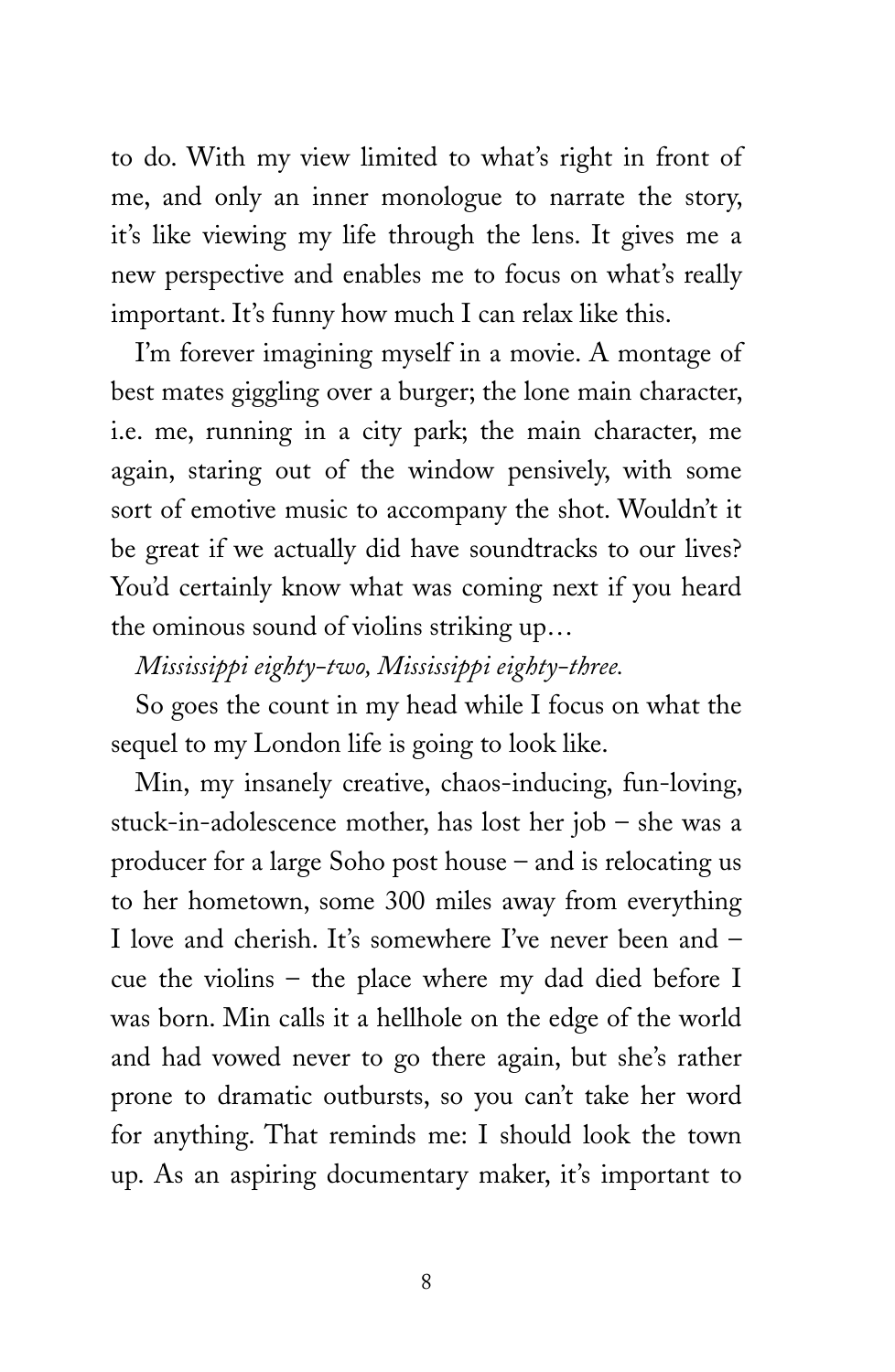have more than one point of view.

The thing is, I love where we live. It might only be a tiny one-bed apartment, but it's on Wardour Street, slap bang in the middle of everything. It's Min's favourite story actually, how it was purely down to her having the gift of the gab that we got to live here. How, when starting out as a runner, she made friends with Bob, an up-and-coming director, who also dabbled in property development. Quite how she talked him into letting her rent our one I don't know, but they've been friends ever since and here we are fifteen years later…

### *Mississippi one-thirty-one, Mississippi one-thirty-two.*

When she first told me that her boss had sacked her, my immediate thought was that it was my fault. Robin's never really liked me hanging round the edit suites and as of last month, when I asked a visiting celeb for an autograph, I've been banned. Not surprising I suppose, given it's a sackable offence and I'm just an annoying fifteen-year-old hanger-on. But it was the presenter from a TV show I'm obsessed with: *Big Mother,* a reality show where children who think their mums are the best get them to go on telly and compete, doing things like baking, running and the odd outdoor extreme sport thrown in for good measure.

*Mississippi one-fifty-two, Mississippi one-fifty-three.*

This change has been coming for some time. Min's been burning the candle at both ends and has said for ages that post-production is a young person's game. I just wasn't prepared for her to make such a big alteration to our lives.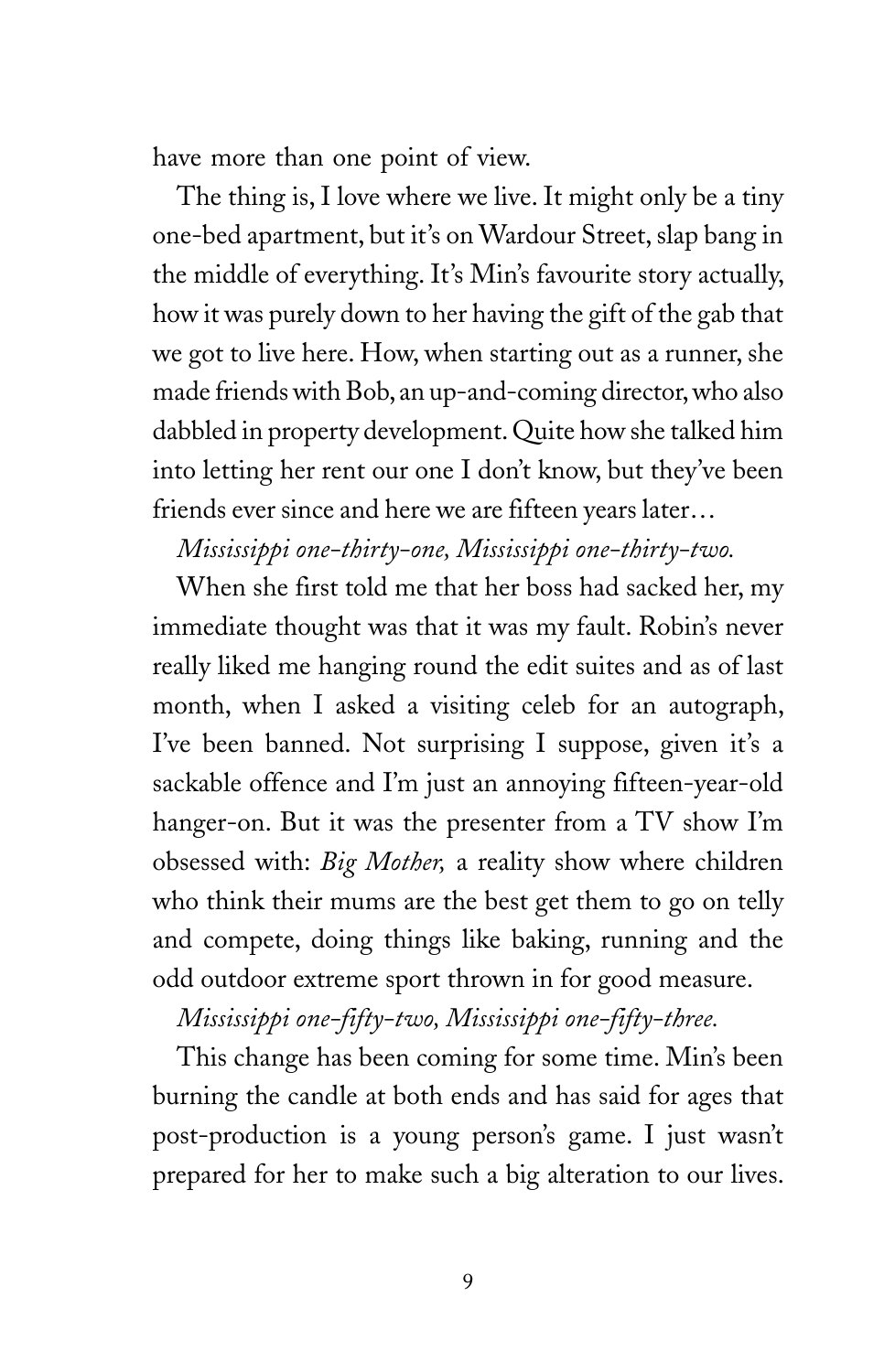I've got friends here, a Saturday job, school even. But, with Bob selling our flat to release equity for a film he's planning, and Min without a penny of savings, we've got no choice.

#### *Mississippi one-seventy-five…*

I've been under for nearly three minutes now and my insides are spasming, telling me to come up for air. But I hold on, and just about make it to three and a half minutes before I burst to the surface, gasping for breath.

"Yes!" I yell with a triumphant punch, ignoring the slosh of water over the side of the bath.

"You still in there?" asks Min, picking her way over to the loo where she perches, knickers round her ankles – she'll take any audience she can get  $-$  the hem of her vintage dress soaking up the spilled bathwater like a sponge.

"Personal best," I pant, still recovering my breath.

She frowns. "I hope you didn't use up all the hot water."

She tiptoes over to the sink where she begins the long and laborious process of getting ready for a night out. I used to love watching her do it while lying in the bath. An immaculate beehive hairdo, thick black eyeliner that wings out almost as far as her perfectly shaped eyebrows, pale foundation, dark eyes and barely there lips. It's a look all right. And she doesn't have any kind of skincare routine – except soap and water – at the end of a night. How she never breaks out in spots is beyond me.

"Come on," she says, chivvying me out of the bath. "Last night on the town. Let's make it one to remember…"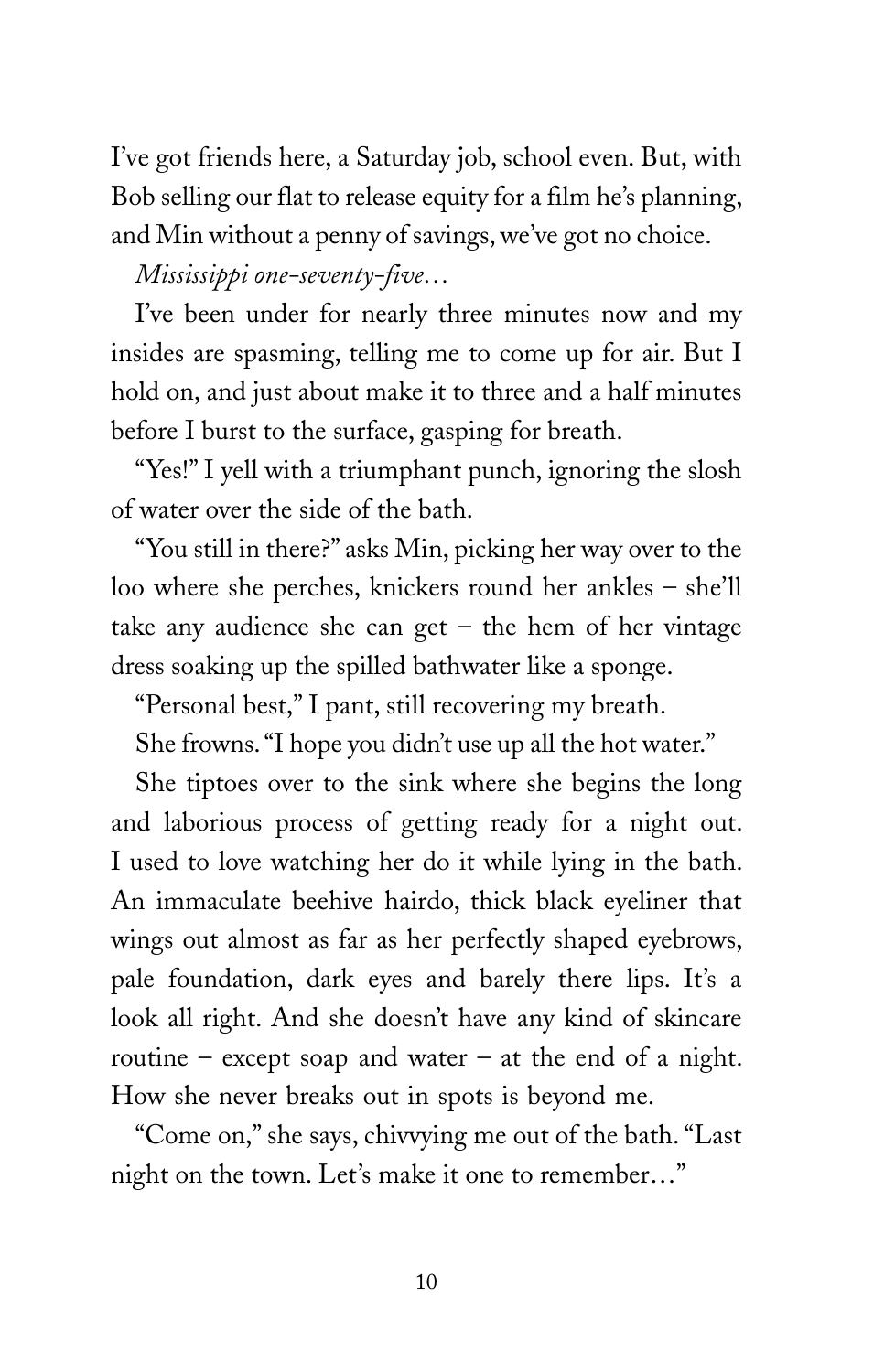

Town in England

### **Description**

**Piscary Bay** is a small bustling fishing harbour in south-west England. Known for its picturesque-postcard appearance, with candy-coloured houses nestling into the hillside surrounding an aquamarine bay that has been known to light up with bioluminescence under the right conditions. It has become an increasingly popular destination for tourists and city types looking to relocate for a quieter life. And who could blame them? Cheap housing, excellent waves for surfing and day trips along the coast to see the copious amounts of wildlife, including seals, dolphins and puffins. Just watch out for the rips *and* the locals…

Weather: 22 °C, Wind NE at 9 mph (14 km/h), 61% Humidity Population: 20,342 (2011 census) Local time: Sunday 23rd June 18:04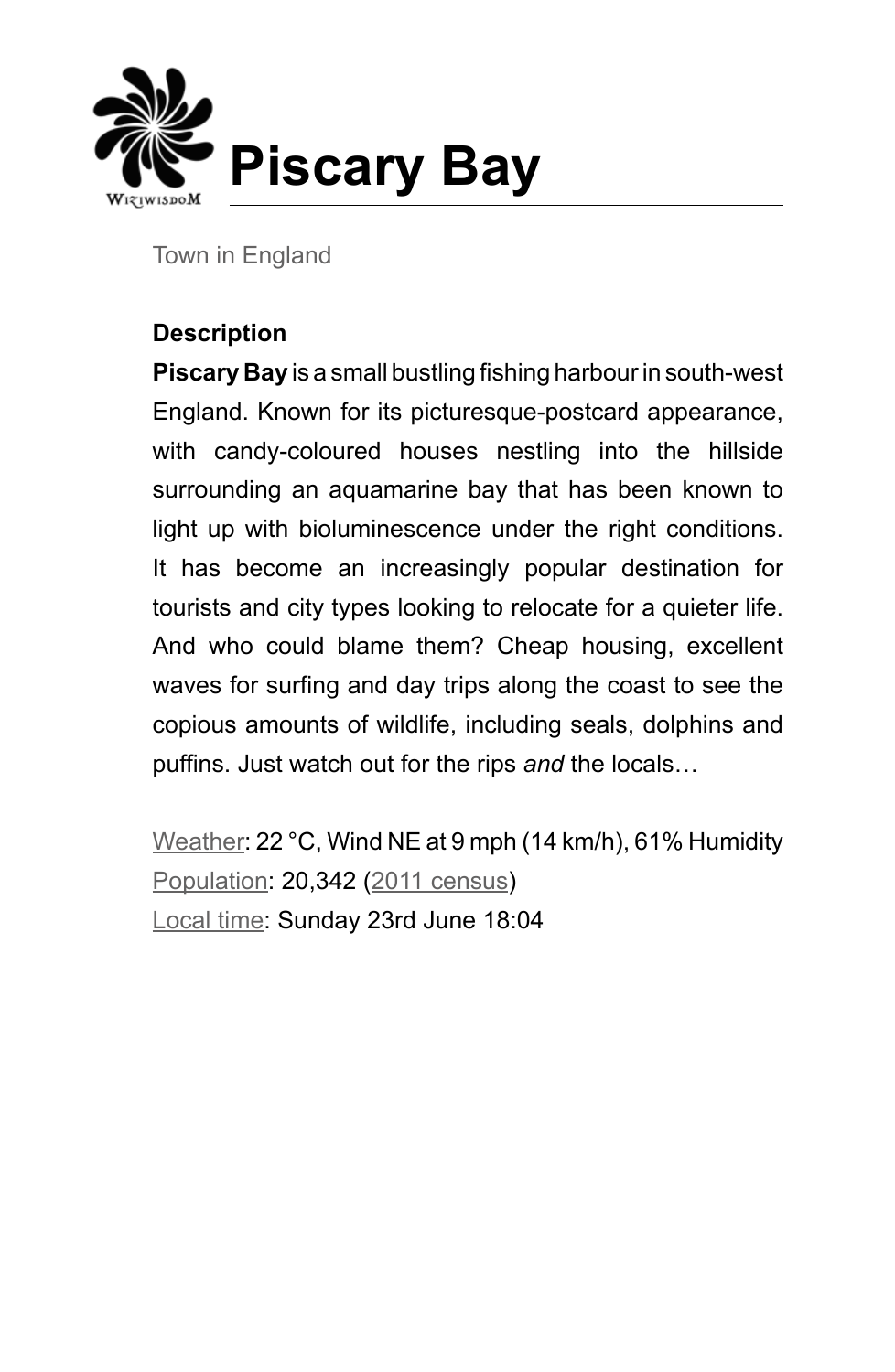

That evening we do a walking tour of our favourite spots. This involves Min standing by patiently while I record little pieces to camera so that I never forget them. I think it's her way of saying thanks-for-not-going-teenage-ballistic on her. Not that I ever really do. That's more her area of expertise.

There are so many hidden places in London that tourists don't know about. Gothic churchyards where you can sit beneath the gaze of eerie gargoyles. Side streets leading to gardens bursting with flowers and wildlife. Min and I have a whole lifetime of memories in these spaces.

"D'you remember when we schlepped all the way to the Regent's Park playground and I immediately fell out of a tree you'd told me not to climb? And then you had to rush all the way back home, with me screaming in your arms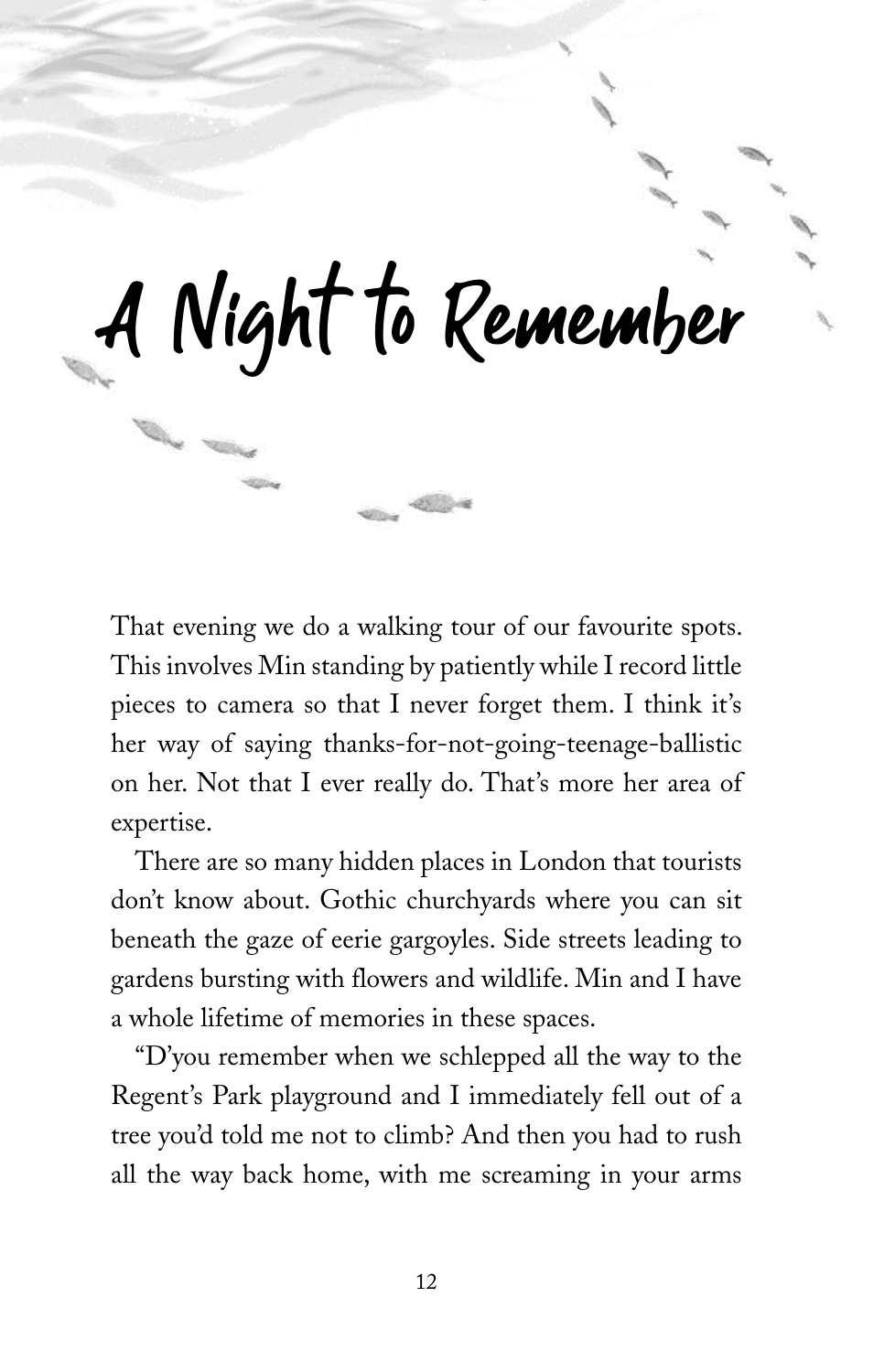and blood gushing over your shoulder."

"Never did get that out of my coat," laughs Min. "It was my favourite as well."

I squeeze her hand. "Sorry."

She shakes her head. "Don't be silly. You were only four, darling." She says this with an accentuation on the 'ah' in the transatlantic-movie-star-from-the-golden-ageof-Hollywood sort of way. We have a shared passion for films, and we've been watching black-and-white movies every Sunday afternoon together since I can remember.

"D'you remember when I ran away and hid here?" I ask, as we arrive at our favourite bench in Phoenix Garden.

"Is that where you went?" gasps Min in mock horror, humouring me because we've replayed this scene many a time. "I was going spare by the time you got home. It was dark and I—"

"Had a client dinner you needed to get to," I finish. "Yes, I remember."

Min grabs my hand, her eyes urgently searching my face. Did I mention that she's a bit dramatic? "No, it wasn't like that," she gasps. "I was worried about you."

And so continues our reminiscing. Both of us trying not to discuss what comes next, though questions keep floating unbidden into my head. Like what am I going to do in a small fishing village where I know no one, losing all the friends I've worked so hard to make? But I push the worries  $a_{\text{way}} - I$  need to find a silver lining.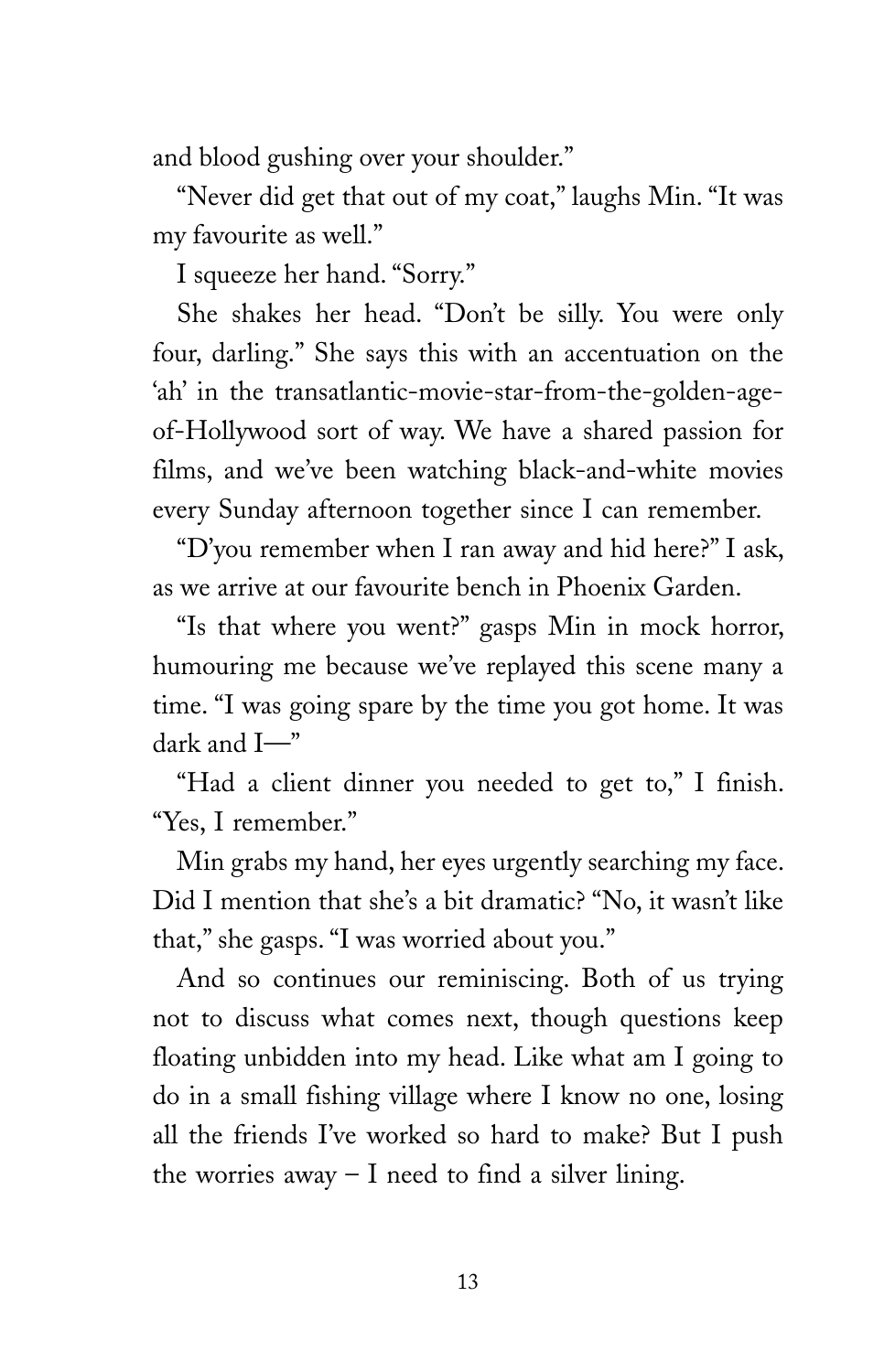"If we're going to live by the sea, we could get a dog," I suggest tentatively, because Min's always been against the idea. She doesn't like the idea of more responsibility…

"Darling!" she shrieks, doubling over with laughter. "You crack me up!"

"I wasn't joking."

"Neither was I," she retorts. "Now are you gonna put that phone down? Can't eat and film, you know."

*Looks to camera – speak for yourself…*



After dinner from our favourite Taiwanese street stall and then dipping into the Nellie Dean for Min to say goodbye to the landlord, we head home to face the daunting task of finishing packing up the flat. We find Bob waiting in the street, leaning against the door, dressed like half the TV industry in jeans, suit jacket, shirt and trainers.

"You've got a nerve," Min spits venomously.

"I've come to say goodbye. Sunshine…" he coos, his gravelly voice catching on his nickname for me. "I'm gonna miss you."

Min flounces past him, angrily shoving the key in the door. "Make it about *her*, why don't you? You're making *both* of us homeless if you hadn't noticed."

Bob sighs. "I'm sorry. You know how hard it is getting a foot in the door of the film industry. I don't want to be making entertainment shows for the rest of my life."